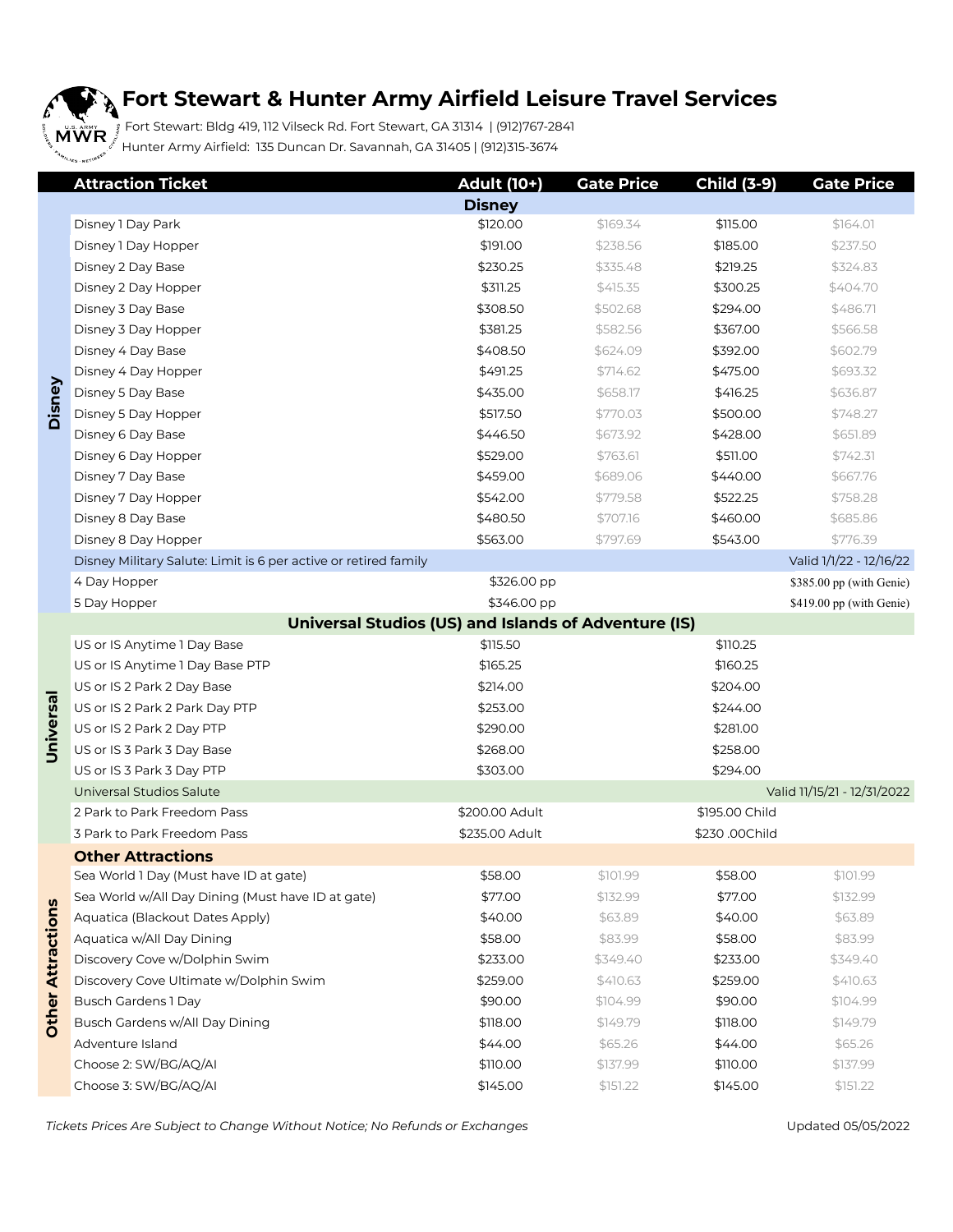# b

#### **Fort Stewart & Hunter Army Airfield Leisure Travel Services**

 $\frac{1}{2}$  **M WR**  $\stackrel{3}{\bar{z}}$  Fort Stewart: Bldg 419, 112 Vilseck Rd. Fort Stewart, GA 31314 | (912)767-2841 Hunter Army Airfield: 135 Duncan Dr. Savannah, GA 31405 | (912)315-3674

|         | <b>Attraction Ticket</b>                                         | <b>Adult (10+)</b> | <b>Gate Price</b> | <b>Child (3-9)</b> | <b>Gate Price</b>      |
|---------|------------------------------------------------------------------|--------------------|-------------------|--------------------|------------------------|
|         |                                                                  | <b>Georgia</b>     |                   |                    |                        |
|         | Atlanta Aquarium w Dolphin Show                                  | \$36.00            | \$44.95           | \$36.00            | \$44.95                |
|         | Atlanta Zoo (3-11 yrs)                                           | \$25.00            | \$32.66           | \$20.00            | \$23.95                |
|         | Medieval Times Atlanta (3-12 yrs)                                | \$45.00            | \$57.25           | \$35.00            | \$39.17                |
|         | Legoland Discovery Center                                        | \$18.00            | \$27.21           | \$18.00            | \$27.21                |
|         | Six Flags                                                        | <b>NA</b>          | \$74.19           | <b>NA</b>          | \$74.19                |
|         | Six Flags White Water                                            | <b>NA</b>          | \$47.69           | <b>NA</b>          | \$47.69                |
|         | Six Flags Dual Season Pass                                       | <b>NA</b>          | \$74.19           | <b>NA</b>          | \$74.19                |
|         | Fun Spot America of Atlanta                                      | \$30.00            | \$39.54           | \$30.00            | \$39.54                |
|         | Atlanta City Pass (3-12 yrs)                                     | \$79.00            | \$153.00          | \$63.00            | \$126.00               |
|         | Wild Adventures                                                  | \$38.00            | \$54.99           | \$38.00            | \$54.99                |
|         | Wild Adventures 2 Day                                            | \$50.00            | \$69.99           | \$50.00            | \$69.99                |
| Georgia | Wild Adventures Gold Season Pass                                 | \$125.00           | \$149.99          | \$125.00           | \$149.99               |
|         | Old Town Trolley Savannah (4-12 yrs)                             | \$36.00            | \$38.69           | \$20.00            | \$21.40                |
|         | OTT Ghost Tour                                                   | \$32.00            | \$32.54           | \$32.00            | \$19.22                |
|         | <b>OTT Prohibition Museum</b>                                    | \$13.25            | \$15.99           | \$9.00             | \$11.99                |
|         | Sav. Riverboat Luncheon (Sun-Fri)                                | \$57.00            | \$62.89           | \$32.00            | \$35.70                |
|         | Sav. Riverboat Dinner Entertainment (Sun-Fri)                    | \$89.00            | \$89.99           | \$46.00            | \$49.58                |
|         | Sav. Riverboat Monday Gospel                                     | \$73.00            | \$76.15           | \$46.00            | \$47.03                |
|         | Sav. Riverboat Sunset Cruise (Sun-Fri)                           | \$51.00            | \$54.99           | \$33.00            | \$37.80                |
|         | Sav. Riverboat 1 Hour Siteseeing                                 | \$39.00            | \$42.69           | \$24.00            | \$30.36                |
|         | Sav. Riverboat Saturday Luncheon                                 | \$62.00            | \$64.99           | \$36.00            | \$39.98                |
|         | Sav. Riverboat Sunday Brunch                                     | \$73.00            | \$74.99           | \$47.00            | \$49.03                |
|         | Sav. Riverboat Saturday Sunset Cruise                            | \$53.00            | \$56.99           | \$36.00            | \$38.89                |
|         | Sav. Riverboat Saturday Evening Dinner                           | \$111.00           | \$114.98          | \$59.00            | \$62.35                |
|         | Tiolette Drippe Are Cubinet to Chappe Without Notice: No Defunde |                    |                   |                    | $H = 4 + 4$ OF OF DOOD |

 *Tickets Prices Are Subject to Change Without Notice; No Refunds or Exchanges* Updated 05/05/2022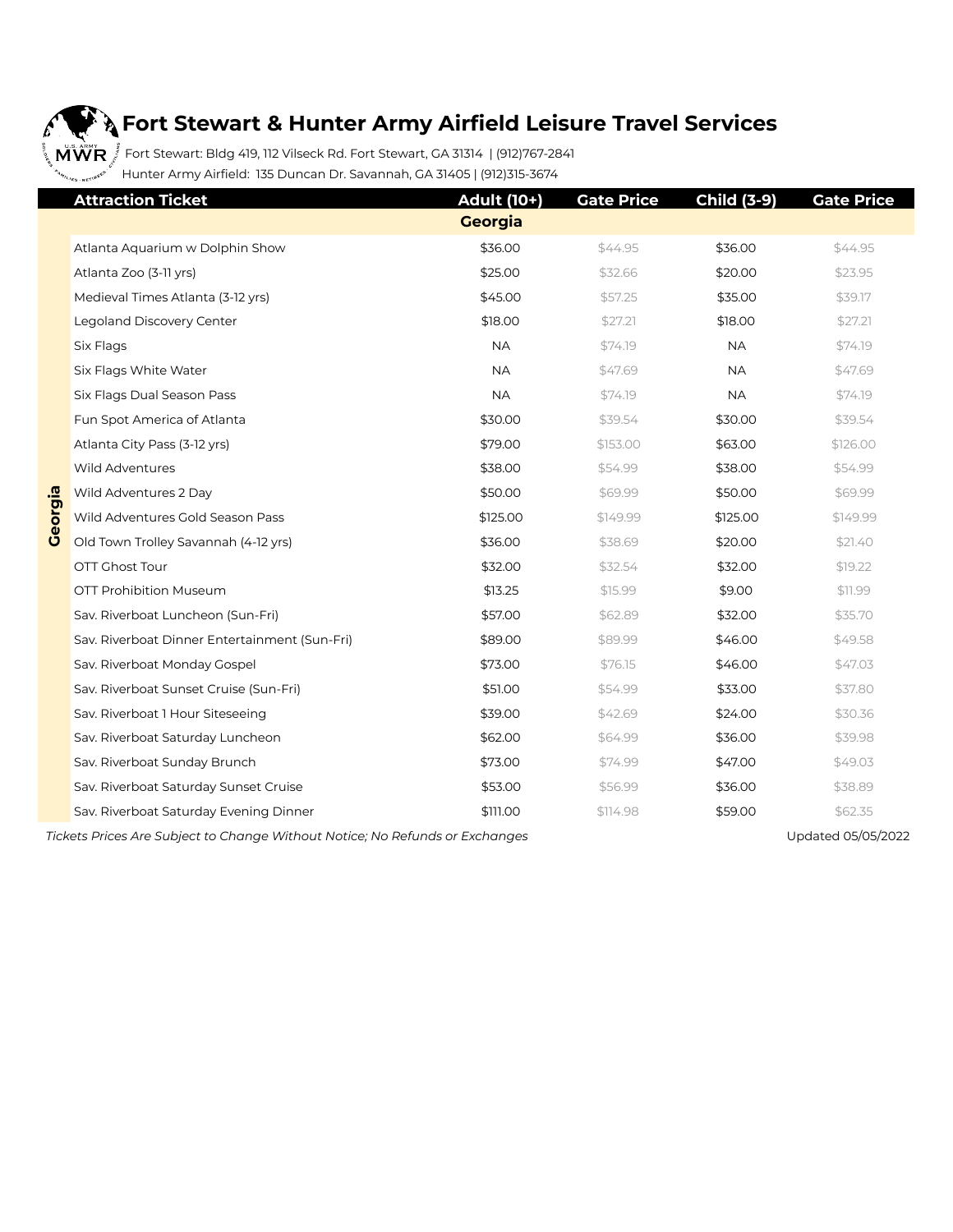## $\boldsymbol{\hat{f}}$

#### **A** Fort Stewart & Hunter Army Airfield Leisure Travel Services

 $\frac{1}{2}$  M $\mathring{\text{WWR}}$  ,  $\overset{\ast}{\mathring{S}}$  Fort Stewart: Bldg 419, 112 Vilseck Rd. Fort Stewart, GA 31314 | (912)767-2841 <sub>"ss.nsti<sup>nes" (</sup>Hunter Army Airfield: 135 Duncan Dr. Savannah, GA 31405 | (912)315-3674</sub>

| <b>Attraction Ticket</b>                 | <b>Adult (10+)</b> | <b>Gate Price</b> | <b>Child (3-9)</b> | <b>Gate Price</b> |
|------------------------------------------|--------------------|-------------------|--------------------|-------------------|
| Boggy Creek Airboats 1 Hour              | \$41.00            | \$50.00           | \$37.00            | \$45.00           |
| Wild Florida Airboats 1 Hour             | \$50.00            | \$64.10           | \$41.00            | \$52.53           |
| Wild Florida Safari Drive Thru Park      | \$28.00            | \$33.00           | \$20.00            | \$23.00           |
| Wild Florida Gator Park                  | \$12.00            | \$14.00           | \$9.00             | \$10.00           |
| Explorer Pass Orlando 2-5 Attractions    | Varies             | <b>NA</b>         | Varies             | NA                |
| Crayola Experience                       | \$25.00            | \$28.74           | \$25.00            | \$28.74           |
| Gator Land                               | \$26.00            | \$35.13           | \$18.00            | \$24.48           |
| Gator Land w/Zip-line                    | \$55.00            | \$74.54           | \$55.00            | \$74.54           |
| Sleuths Mystery Dinner Shows (3-11 yrs)  | \$43.50            | \$70.24           | \$25.00            | \$32.96           |
| Medieval Times Orlando (3-12 yrs)        | \$47.00            | \$67.36           | \$35.00            | \$39.54           |
| Wonder Works (4-12 yrs)                  | \$22.00            | \$36.20           | \$17.00            | \$26.61           |
| Wonder Works Outta Control Dinner        | \$27.00            | \$34.07           | \$19.00            | \$37.26           |
| Icon Orlando (3-12 yrs)                  | \$16.00            | \$29.82           | \$13.00            | \$24.50           |
| Madame Tussauds (3-12 yrs)               | \$22.00            | \$29.82           | \$18.00            | \$24.50           |
| Sea Life Aquarium (3-12 yrs)             | \$21.25            | \$31.90           | \$18.00            | \$26.57           |
| Madame Tussauds/Sea Life combo           | \$52.00            | \$54.99           | \$52.00            | \$54.99           |
| Fun Spot America Kissimmee/Orlando       | \$47.00            | \$63.85           | \$47.00            | \$63.85           |
| Fun Spot Sky Coaster (42" or Taller)     | \$23.00            | \$42.60           | \$23.00            | \$42.60           |
| IFLY Orlando                             | \$77.00            | \$118.99          | \$77.00            | \$118.99          |
| Kennedy Space Center (3-11 yrs)          | \$48.00            | \$60.99           | \$40.00            | \$50.29           |
| Peppa Pig & Legoland (2+)                | \$80.00            | \$137.09          | \$80.00            | \$137.09          |
| Legoland 2 Day                           | \$68.00            | \$113.99          | \$68.00            | \$113.99          |
| Legoland 2 Day w/water                   | \$80.00            | \$136.49          | \$80.00            | \$136.49          |
| Florida Aquarium Tampa (3-11 yrs)        | \$29.00            | \$30.00           | \$25.00            | \$27.05           |
| Tampa City Pass (3-12 yrs)               | \$118.00           | \$265.00          | \$105.00           | \$233.00          |
| St. Augustine Old Store (6-12 yrs)       | \$13.00            | \$13.38           | \$8.00             | \$8.51            |
| St. Augustine History Museum             | \$7.00             | \$7.40            | \$5.00             | \$5.33            |
| St. Augustine Potters Wax Museum         | \$14.00            | \$14.90           | \$8.00             | \$8.5]            |
| St. Augustine Old Jail (6-12 yrs)        | \$16.00            | \$16.00           | \$10.00            | \$10.50           |
| St. Augustine Ghost & Gravestones        | \$25.00            | \$28.07           | \$25.00            | \$28.07           |
| St. Augustine Old Town Trolley           | \$30.00            | \$34.31           | \$17.00            | \$18.71           |
| St. Augustine Combo (6-12 yrs)           | \$49.00            | \$57.72           | \$32.00            | \$36.79           |
| Miami Go Card 2-5 Days                   | Varies             | <b>NA</b>         | Varies             | NA.               |
| Explorer Pass Miami Keys 2-5 Attractions | Varies             | NА                | Varies             | NA.               |
| Key West Conch Train                     | \$35.00            | \$50.60           | \$17.00            | \$23.18           |
| Key West Old Town Trolley                | \$43.00            | \$61.10           | \$17.00            | \$23.18           |
| Key West Ghost & Gravestones             | \$34.00            | \$38.80           | \$34.00            | \$38.80           |
| Key West Ship Wreck Museum               | \$17.00            | \$17.19           | \$10.00            | \$12.66           |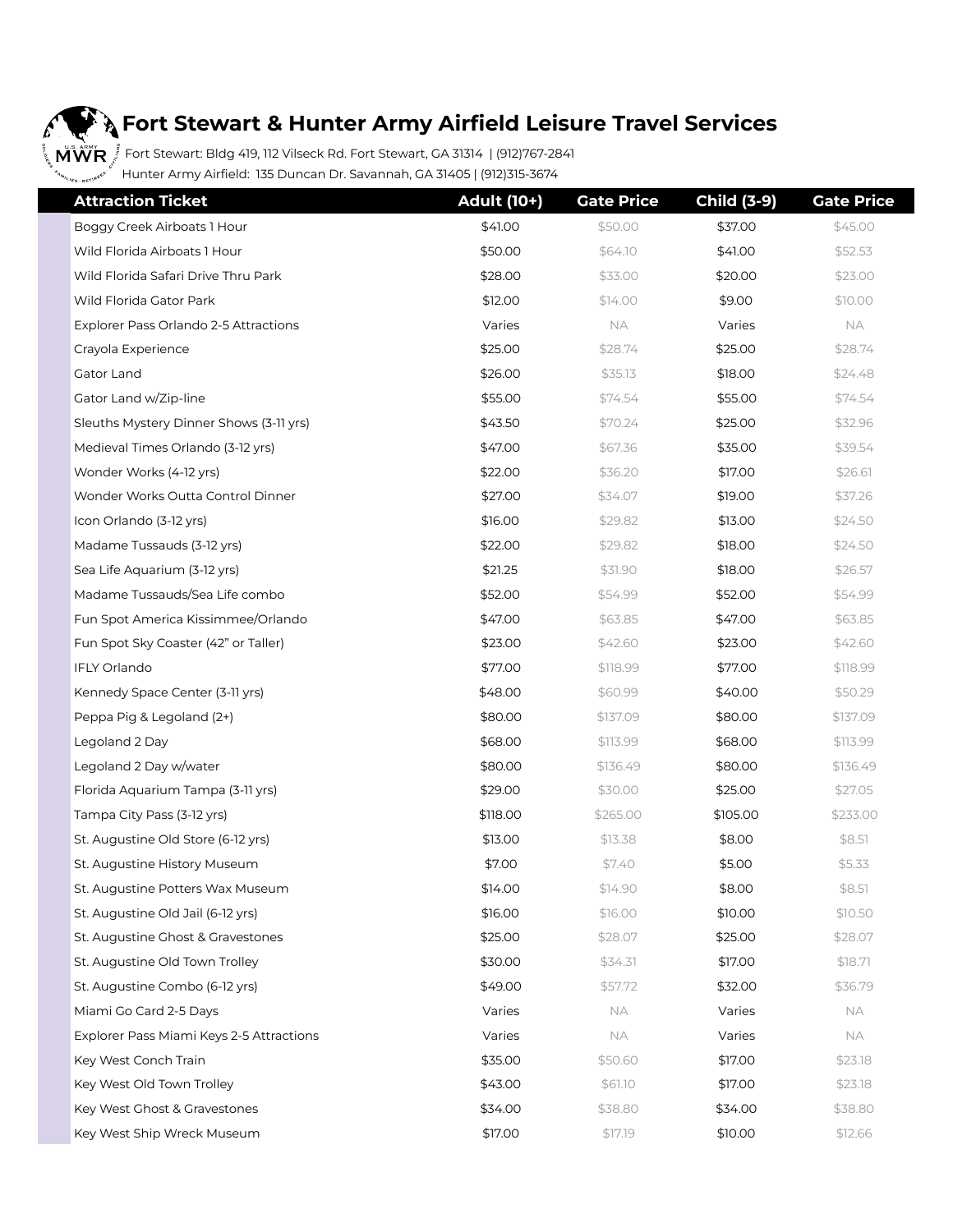| Key West Aquarium                   | \$19.00                     | \$20.4]   | \$13.00 | \$13.89 |  |  |  |
|-------------------------------------|-----------------------------|-----------|---------|---------|--|--|--|
| Key West Harry Truman White House   | \$23.00                     | \$24.67   | \$11.00 | \$11.75 |  |  |  |
| Wonde Works Panama City             | \$22.00                     | \$31.99   | \$17.00 | \$25.99 |  |  |  |
|                                     | <b>Miscellaneous States</b> |           |         |         |  |  |  |
|                                     | <b>South Carolina</b>       |           |         |         |  |  |  |
| Medieval Times MB (3-12 yrs)        | \$50.00                     | \$65.89   | \$32.00 | \$36.51 |  |  |  |
| Wonderworks MB (4-12 yrs)           | \$22.00                     | \$31.16   | \$17.00 | \$19.34 |  |  |  |
| Riverbank Zoo (2-12 yrs)            | \$22.00                     | \$31.24   | \$19.00 | \$23.09 |  |  |  |
|                                     | <b>North Carolina</b>       |           |         |         |  |  |  |
| Wet N Wild Emeral Pointe            | \$40.00                     | \$54.99   | \$40.00 | \$54.99 |  |  |  |
| Carowinds                           | \$45.00                     | \$69.00   | \$45.00 | \$69.00 |  |  |  |
| Sea Life Aquarium (3-12 yrs)        | \$16.00                     | \$23.53   | \$14.00 | \$20.32 |  |  |  |
|                                     | <b>Tennessee</b>            |           |         |         |  |  |  |
| Alcatraz East Escape Room           | \$22.00                     | \$30.25   | \$17.00 | \$22.40 |  |  |  |
| Dollywood 1 Day 3-12yrs             | \$65.00                     | \$88.70   | \$58.00 | \$77.45 |  |  |  |
| Dollywood 2 Day                     | \$87.00                     | \$111.15  | \$80.00 | \$99.90 |  |  |  |
| Wonderworks Pigeon Forge (4-12 yrs) | \$22.00                     | \$31.42   | \$17.00 | \$18.99 |  |  |  |
| Nashville Old Town Trolley          | \$39.00                     | \$46.92   | \$21.00 | \$50.15 |  |  |  |
| Nashville Madam Tussauds            | \$18.00                     | \$27.30   | \$15.00 | \$21.84 |  |  |  |
| Nashville Adventure Park            | \$39.00                     | \$54.00   | \$34.00 | \$47.00 |  |  |  |
| Titanic Pigeon Forge                | \$28.00                     | \$39.46   | \$13.00 | \$16.79 |  |  |  |
| Graceland Elvis Tour                | \$66.00                     | \$77.00   | \$38.00 | \$44.00 |  |  |  |
|                                     | <b>Virginia</b>             |           |         |         |  |  |  |
| Kings Dominion 1 Day                | \$45.00                     | \$75.00   | \$45.00 | \$75.00 |  |  |  |
| Kings Dominion Season Pass          | \$87.00                     | \$99.99   | \$87.00 | \$99.99 |  |  |  |
| <b>Busch Gardens Williamsburg</b>   | \$54.00                     | \$90.00   | \$54.00 | \$90.00 |  |  |  |
| Colonial Williamsburg               | \$44.00                     | \$46.99   | \$26.00 | \$27.99 |  |  |  |
| <b>IFLY</b>                         | \$80.00                     | \$92.99   | \$80.00 | \$92.99 |  |  |  |
| Motor World                         | \$24.00                     | \$30.00   | \$23.00 | \$24.00 |  |  |  |
| Nauticus                            | \$14.00                     | \$17.55   | \$11.00 | \$12.65 |  |  |  |
| American Victory Rover Cruise       | \$27.00                     | \$28.00   | \$17.00 | \$18.00 |  |  |  |
| Luray Caverns                       | \$27.00                     | \$32.00   | \$12.00 | \$16.00 |  |  |  |
| Ocean Breezw Water Park             | \$77.00                     | \$98.99   | \$77.00 | \$98.99 |  |  |  |
| Adventure Park 3 Hour               | \$43.00                     | \$63.00   | \$37.00 | \$54.00 |  |  |  |
| <b>District of Columbia</b>         |                             |           |         |         |  |  |  |
| Old Town Trolley                    | \$42.00                     | \$49.00   | \$29.00 | \$33.00 |  |  |  |
| Monument Moonlight Tour             | \$39.00                     | \$53.00   | \$29.00 | \$33.00 |  |  |  |
|                                     | Pennslyvania                |           |         |         |  |  |  |
| Hershey Park<br>CH/SR               | \$54.00                     | \$77.80   | \$48.00 | \$54.80 |  |  |  |
| Sesame Place                        | \$49.00                     | \$80.55   | \$49.00 | \$80.55 |  |  |  |
| Philadelphia Explorer Pass          | Varies                      | <b>NA</b> | Varies  | NA      |  |  |  |
| Philadelphia Go Card                | Varies                      | <b>NA</b> | Varies  | NA      |  |  |  |
|                                     | <b>New York</b>             |           |         |         |  |  |  |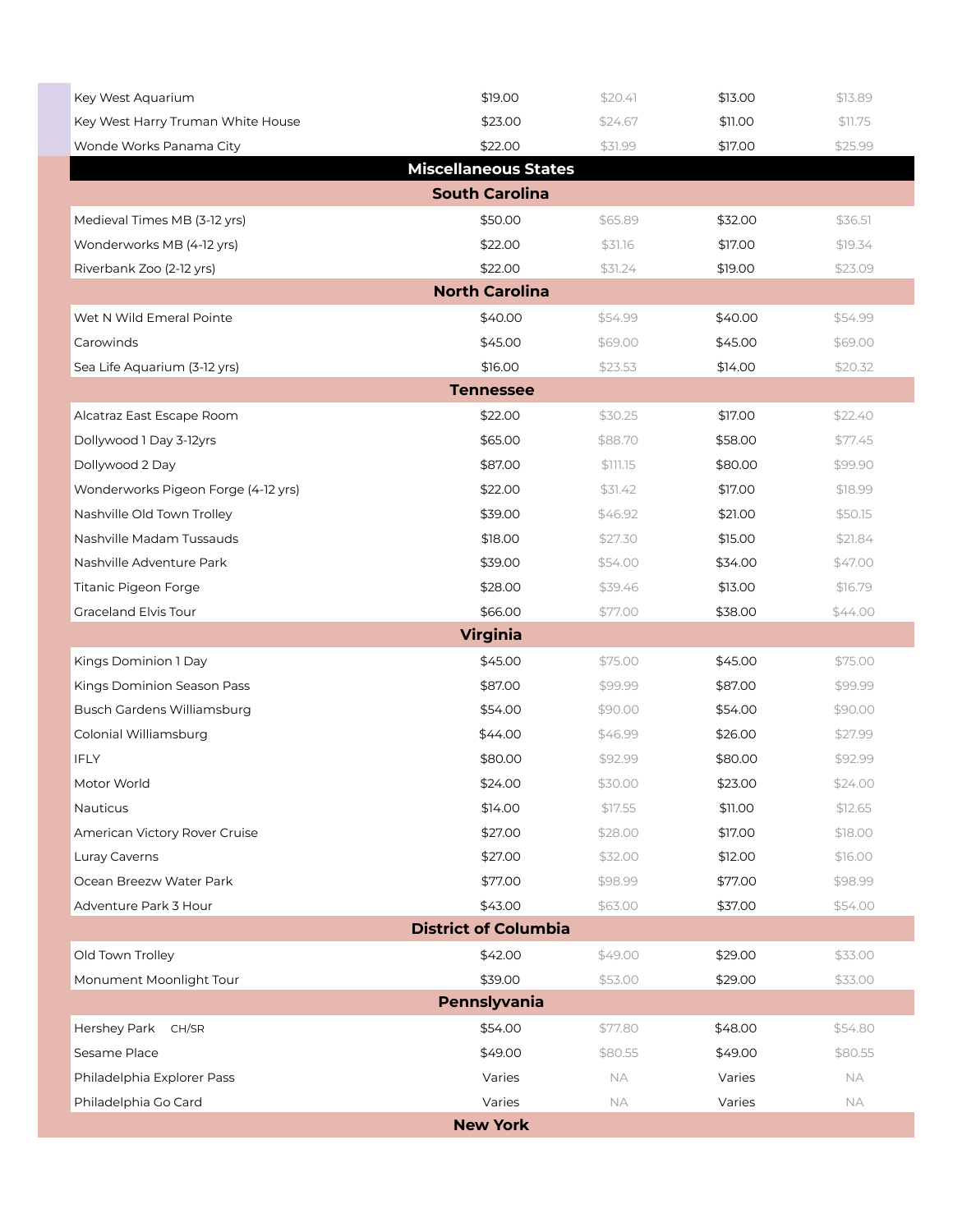|                             | NYC City Pass (3-12 yrs)          | \$118.00 | \$228.00  | \$100.00 | \$210.00  |  |  |  |  |
|-----------------------------|-----------------------------------|----------|-----------|----------|-----------|--|--|--|--|
|                             | NYC Go Card                       | Varies   | <b>NA</b> | Varies   | <b>NA</b> |  |  |  |  |
|                             | Adventure Park                    | \$48.00  | \$68.00   | \$41.00  | \$58.00   |  |  |  |  |
|                             | Legoland NY                       | \$49.00  | \$81.61   | \$49.00  | \$81.61   |  |  |  |  |
|                             | <b>New Jersey</b>                 |          |           |          |           |  |  |  |  |
|                             | Medieval Times                    | \$51.00  | \$74.25   | \$37.00  | \$44.40   |  |  |  |  |
|                             | Sea Life Aquarium (3-12 yrs)      | \$19.00  | \$28.78   | \$16.00  | \$23.45   |  |  |  |  |
|                             | <b>Massachusetts</b>              |          |           |          |           |  |  |  |  |
|                             | <b>Boston Go Card</b>             | Varies   | <b>NA</b> | Varies   | NA        |  |  |  |  |
|                             | <b>Boston Explorer Pass</b>       | Varies   | <b>NA</b> | Varies   | <b>NA</b> |  |  |  |  |
|                             | Boston OTT 1 Day                  | \$44.00  | \$50.40   | \$26.00  | \$29.40   |  |  |  |  |
|                             | Boston OTT 2 Day                  | \$64.00  | \$75.60   | \$38.00  | \$44.10   |  |  |  |  |
|                             | <b>Ghost &amp; Gravestons</b>     | \$39.00  | \$46.20   | \$33.00  | \$38.85   |  |  |  |  |
|                             | <b>Boston City Pass</b>           | \$62.00  | \$126.00  | \$52.00  | \$101.00  |  |  |  |  |
|                             | Boston Tea Party Museum           | \$28.00  | \$31.95   | \$21.00  | \$23.95   |  |  |  |  |
|                             | Adventure Park                    | \$45.00  | \$63.00   | \$40.00  | \$54.00   |  |  |  |  |
|                             | Louisana                          |          |           |          |           |  |  |  |  |
|                             | Go Card                           | Varies   | NA        | Varies   | NA        |  |  |  |  |
|                             | WW2 Museum                        | \$24.00  | \$26.11   | \$17.00  | \$18.80   |  |  |  |  |
|                             | <b>Hawaii</b>                     |          |           |          |           |  |  |  |  |
|                             | Go Card                           | Varies   | NA        | Varies   | <b>NA</b> |  |  |  |  |
|                             | <b>California</b>                 |          |           |          |           |  |  |  |  |
| <b>Miscellaneous States</b> | Go Card (San Diego, LA, San Fran) | Varies   | NA        | Varies   | <b>NA</b> |  |  |  |  |
|                             | Old Town Trolley                  | \$40.00  | \$46.00   | \$31.00  | \$35.00   |  |  |  |  |
|                             | San Diego Flag Ship Cruise        | \$17.00  | \$33.00   | \$15.00  | \$28.00   |  |  |  |  |
|                             | Madame Tussauds                   | \$18.00  | \$24.99   | \$18.00  | \$24.99   |  |  |  |  |
|                             | Sesame Place                      | \$58.00  | \$79.99   | \$58.00  | \$79.99   |  |  |  |  |
|                             | Legoland                          | \$72.00  | \$108.50  | \$72.00  | \$108.50  |  |  |  |  |
|                             | Legoland+Sea Life                 | \$86.00  | \$128.00  | \$86.00  | \$128.00  |  |  |  |  |
|                             | San Francisco City Pass           | \$70.00  | \$138.00  | \$52.00  | \$98.00   |  |  |  |  |
|                             | Dana Wharf Sports Fishing         | \$30.00  | \$59.99   | \$30.00  | \$59.99   |  |  |  |  |
|                             | Hornblower Yachts                 | \$23.00  | \$33.00   | \$16.00  | \$22.28   |  |  |  |  |
|                             | Medieval Times (Buena Park)       | \$47.00  | \$69.95   | \$35.00  | \$42.65   |  |  |  |  |
|                             | Pirates Dinner (Buena Park)       | \$39.00  | \$64.35   | \$30.00  | \$36.95   |  |  |  |  |
|                             | Catalina Express                  | \$74.00  | \$77.00   | \$62.00  | \$65.00   |  |  |  |  |
|                             | Circus Vargas                     | \$21.00  | \$28.00   | \$14.00  | \$28.00   |  |  |  |  |
|                             | Aquarium of the Pacific           | \$31.00  | \$36.95   | \$24.00  | \$26.95   |  |  |  |  |
|                             | Birch Aquarium                    | \$24.00  | \$25.95   | \$19.00  | \$19.99   |  |  |  |  |
|                             | Six Flags                         | \$61.00  | \$99.99   | \$61.00  | \$99.99   |  |  |  |  |
|                             | Seaworld                          | \$49.00  | \$99.99   | \$49.00  | \$99.99   |  |  |  |  |
|                             | Seaword with Dining               | \$96.00  | \$139.59  | \$96.00  | \$139.59  |  |  |  |  |
|                             | Belmont Giant Dipper Coaster      | \$41.00  | \$56.00   | \$41.00  | \$56.00   |  |  |  |  |
|                             | Maritime Museum                   | \$15.00  | \$20.00   | \$9.00   | \$10.00   |  |  |  |  |

Miscellaneous States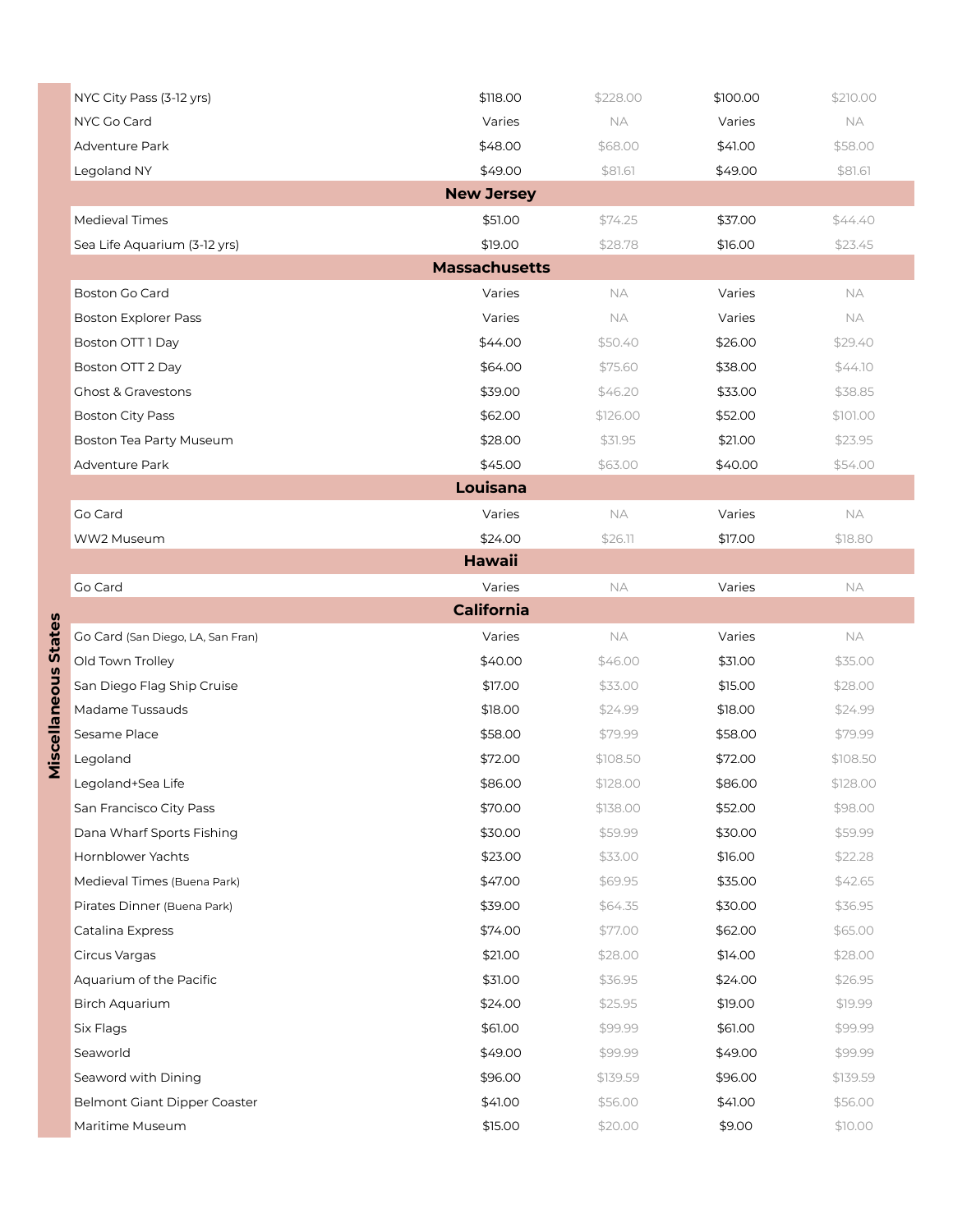| Knotts Berry Farm                                                              | \$50.00            | \$60.00  | \$50.00  | \$60.00  |
|--------------------------------------------------------------------------------|--------------------|----------|----------|----------|
| San Diego Zoo                                                                  | \$54.00            | \$67.00  | \$46.00  | \$57.00  |
| Los Angeles Zoo                                                                | \$18.00            | \$22.00  | \$15.00  | \$17.00  |
| Universal Hollywood                                                            | \$111.00           | \$144.00 | \$111.00 | \$144.00 |
| Disneyland 1 Day Base                                                          | \$107.00           | \$159.00 | \$101.00 | \$159.00 |
| Disneyland 1 Day Hopper                                                        | \$166.00           | \$219.00 | \$161.00 | \$219.00 |
| Disneyland 2 Day Base                                                          | \$255.00           | \$265.00 | \$240.00 | \$260.00 |
| Disneyland 2 Day Hopper                                                        | \$315.00           | \$325.00 | \$300.00 | \$315.00 |
| Disneyland 3 Day Mil Hop                                                       | \$225.00           | \$365.00 | \$225.00 | \$365.00 |
| Disneyland 4 Day Mil Hop                                                       | \$260.00           | \$395.00 | \$260.00 | \$395.00 |
| *All Disneyland tickets may be added with Genir+ option see clerk for pricing. |                    |          |          |          |
|                                                                                | <b>Nevada</b>      |          |          |          |
| Madame Tussauds                                                                | \$26.00            | \$36.99  | \$26.00  | \$36.99  |
| Madame Tussauds/Marvel 4D                                                      | \$30.00            | \$36.99  | \$30.00  | \$36.99  |
| Madame Tussauds/Hard Rock                                                      | \$52.00            | \$79.17  | \$52.00  | \$79.17  |
| Go Card                                                                        | Varies             | NA.      | Varies   | NА       |
| <b>Explorer Pass</b>                                                           | Varies             | NA.      | Varies   | NА       |
|                                                                                | <b>Connecticut</b> |          |          |          |
| Adventure Park                                                                 | \$43.00            | \$63.00  | \$37.00  | \$54.00  |
|                                                                                | Washington         |          |          |          |
| Seattle City Pass                                                              | \$106.00           | \$206.00 | \$80.00  | \$138.00 |
|                                                                                | <b>Arizona</b>     |          |          |          |
| Sea Life Aquarium                                                              | \$11.00            | \$16.20  | \$11.00  | \$16.20  |
| Medieval Times                                                                 | \$52.00            | \$54.64  | \$40.00  | \$43.84  |
| Legoland Discovery Center                                                      | \$18.00            | \$27.01  | \$18.00  | \$27.01  |
| Legoland+Sea Life Aquarium                                                     | \$23.00            | \$34.58  | \$23.00  | \$34.58  |
|                                                                                | <b>Texas</b>       |          |          |          |
| Houston City Pass                                                              | \$60.00            | \$128.00 | \$50.00  | \$100.00 |
| Dallas City Pass                                                               | \$45.00            | \$96.00  | \$31.00  | \$67.00  |
| San Antonio Explorer Pass                                                      | Varies             | NА       | Varies   | NА       |
| IFLY Austin (2 Flights)                                                        | \$77.00            | \$104.50 | \$77.00  | \$104.50 |
| Medieval Times - Dallas                                                        | \$47.00            | \$73.14  | \$36.00  | \$45.00  |
| Schlitterbahn Water Park                                                       | \$48.00            | \$74.69  | \$48.00  | \$74.69  |
| Sea Life Aqua - Dallas                                                         | \$15.00            | \$22.72  | \$15.00  | \$22.72  |
| Sea Life Aqua - San Antonio                                                    | \$16.00            | \$23.80  | \$16.00  | \$23.80  |
| Legoland - Dallas                                                              | \$18.00            | \$27.05  | \$18.00  | \$27.05  |
| Legoland+Sea Life - Dallas                                                     | \$26.00            | \$38.96  | \$26.00  | \$38.96  |
| Legoland - San Antonio                                                         | \$16.25            | \$24.89  | \$16.25  | \$24.89  |
| Legoland+Sea Life - San Antonio                                                | \$24.00            | \$36.79  | \$24.00  | \$36.79  |
| Seaworld - San Antonio                                                         | \$71.00            | \$74.69  | \$71.00  | \$74.69  |
| Seaworld+Dine - San Antonio                                                    | \$103.00           | \$139.62 | \$103.00 | \$139.62 |
| Aquatica - San Antonio                                                         | \$55.00            | \$74.69  | \$55.00  | \$74.69  |
|                                                                                | <b>Maryland</b>    |          |          |          |